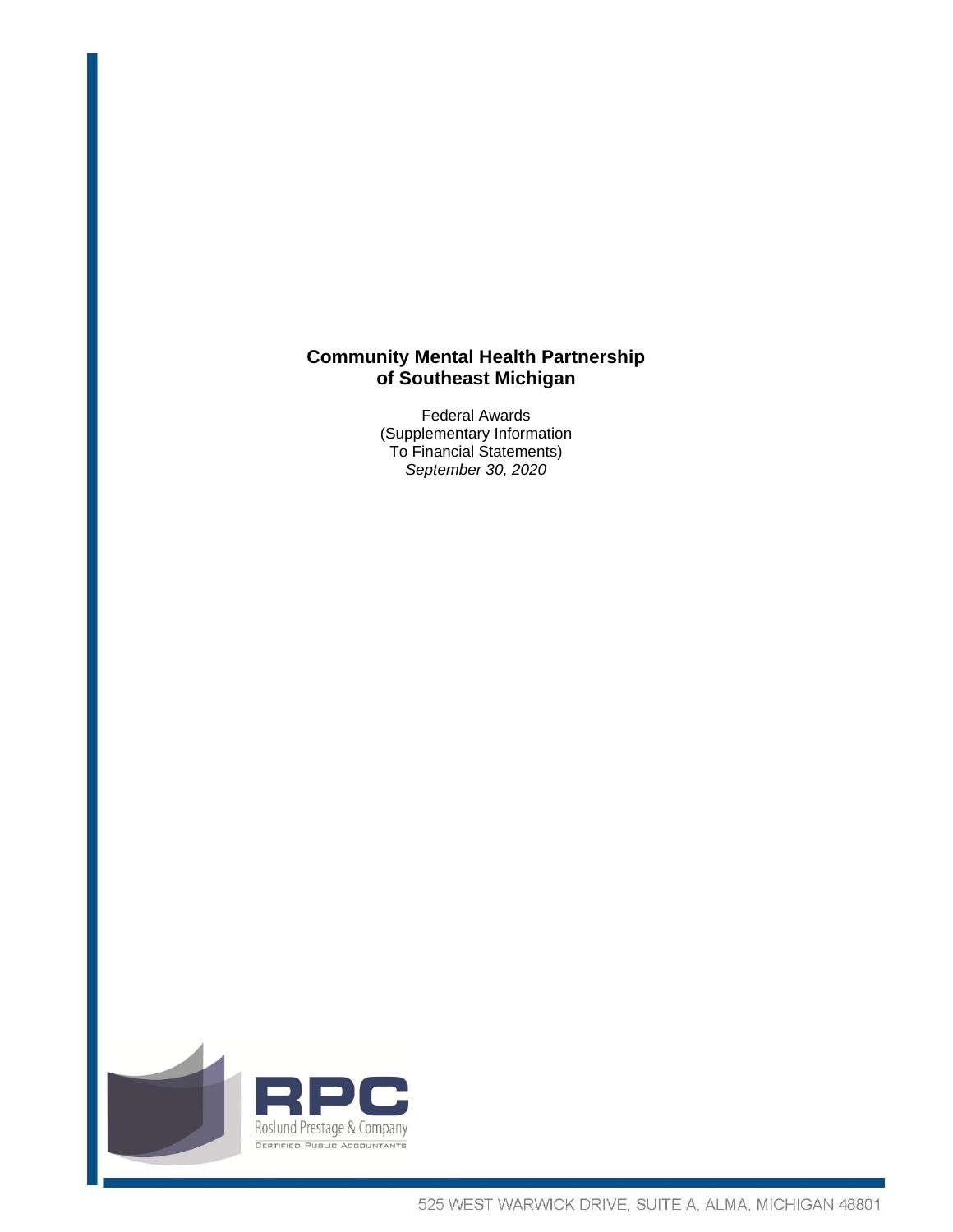## **Table of Contents**

| Report on Internal Control over Financial Reporting and on Compliance and<br>Other Matters Based on an Audit of Financial Statements Performed |  |
|------------------------------------------------------------------------------------------------------------------------------------------------|--|
| Report on Compliance for Each Major Program and on Internal Control over                                                                       |  |
|                                                                                                                                                |  |
|                                                                                                                                                |  |
|                                                                                                                                                |  |
|                                                                                                                                                |  |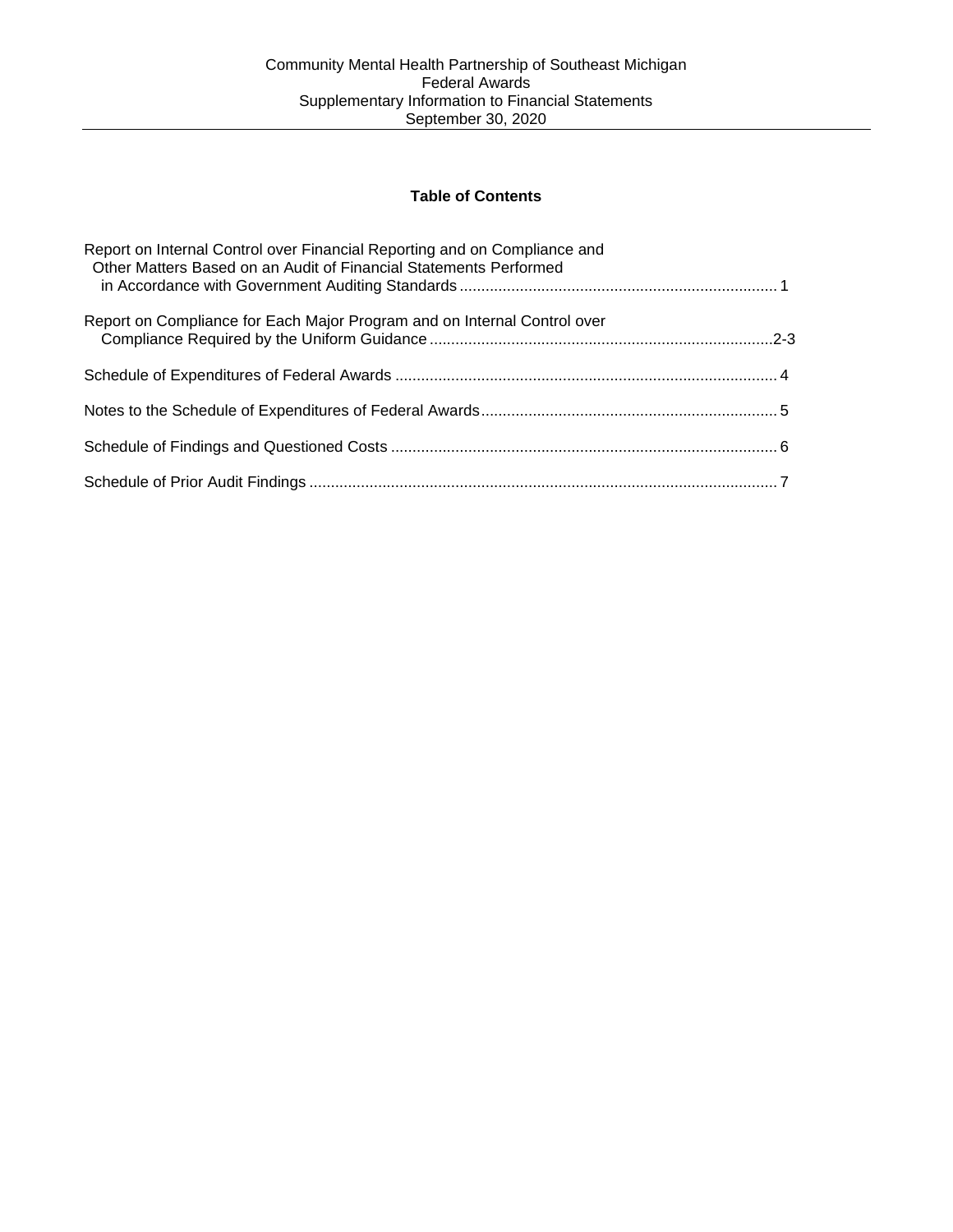

#### INDEPENDENT AUDITOR'S REPORT ON INTERNAL CONTROL OVER FINANCIAL REPORTING AND ON COMPLIANCE AND OTHER MATTERS BASED ON AN AUDIT OF FINANCIAL STATEMENTS PERFORMED IN ACCORDANCE WITH *GOVERNMENT AUDITING STANDARDS*

To the Members of the Board Community Mental Health Partnership of Southeast Michigan Ann Arbor, Michigan

We have audited, in accordance with the auditing standards generally accepted in the United States of America and the standards applicable to financial audits contained in *Government Auditing Standards* issued by the Comptroller General of the United States, the financial statements of the business-type activities, each major fund, and the aggregate remaining fund information of Community Mental Health Partnership of Southeast Michigan (the Entity) as of and for the year ended September 30, 2020, and the related notes to the financial statements, which collectively comprise the Entity's basic financial statements, and have issued our report thereon dated April 30, 2021.

## **Internal Control over Financial Reporting**

In planning and performing our audit of the financial statements, we considered the Entity's internal control over financial reporting (internal control) to determine the audit procedures that are appropriate in the circumstances for the purpose of expressing our opinions on the financial statements, but not for the purpose of expressing an opinion on the effectiveness of the Entity's internal control. Accordingly, we do not express an opinion on the effectiveness of the Entity's internal control.

A *deficiency in internal control* exists when the design or operation of a control does not allow management or employees, in the normal course of performing their assigned functions, to prevent, or detect and correct, misstatements on a timely basis. A *material weakness* is a deficiency, or a combination of deficiencies, in internal control, such that there is a reasonable possibility that a material misstatement of the entity's financial statements will not be prevented, or detected and corrected on a timely basis. A *significant deficiency* is a deficiency, or a combination of deficiencies, in internal control that is less severe than a material weakness, yet important enough to merit attention by those charged with governance.

Our consideration of internal control was for the limited purpose described in the first paragraph of this section and was not designed to identify all deficiencies in internal control that might be material weaknesses or significant deficiencies. Given these limitations, during our audit we did not identify any deficiencies in internal control that we consider to be material weaknesses. However, material weaknesses may exist that have not been identified.

## **Compliance and Other Matters**

As part of obtaining reasonable assurance about whether the Entity's financial statements are free from material misstatement, we performed tests of its compliance with certain provisions of laws, regulations, contracts, and grant agreements, noncompliance with which could have a direct and material effect on the determination of financial statement amounts. However, providing an opinion on compliance with those provisions was not an objective of our audit, and accordingly, we do not express such an opinion. The results of our tests disclosed no instances of noncompliance or other matters that are required to be reported under *Government Auditing Standards*.

## **Purpose of this Report**

The purpose of this report is solely to describe the scope of our testing of internal control and compliance and the results of that testing, and not to provide an opinion on the effectiveness of the entity's internal control or on compliance. This report is an integral part of an audit performed in accordance with *Government Auditing Standards* in considering the entity's internal control and compliance. Accordingly, this communication is not suitable for any other purpose.

Sincerely,<br>Roshund, Prestage & Company, P.C.

Roslund, Prestage & Company, P.C. April 30, 2021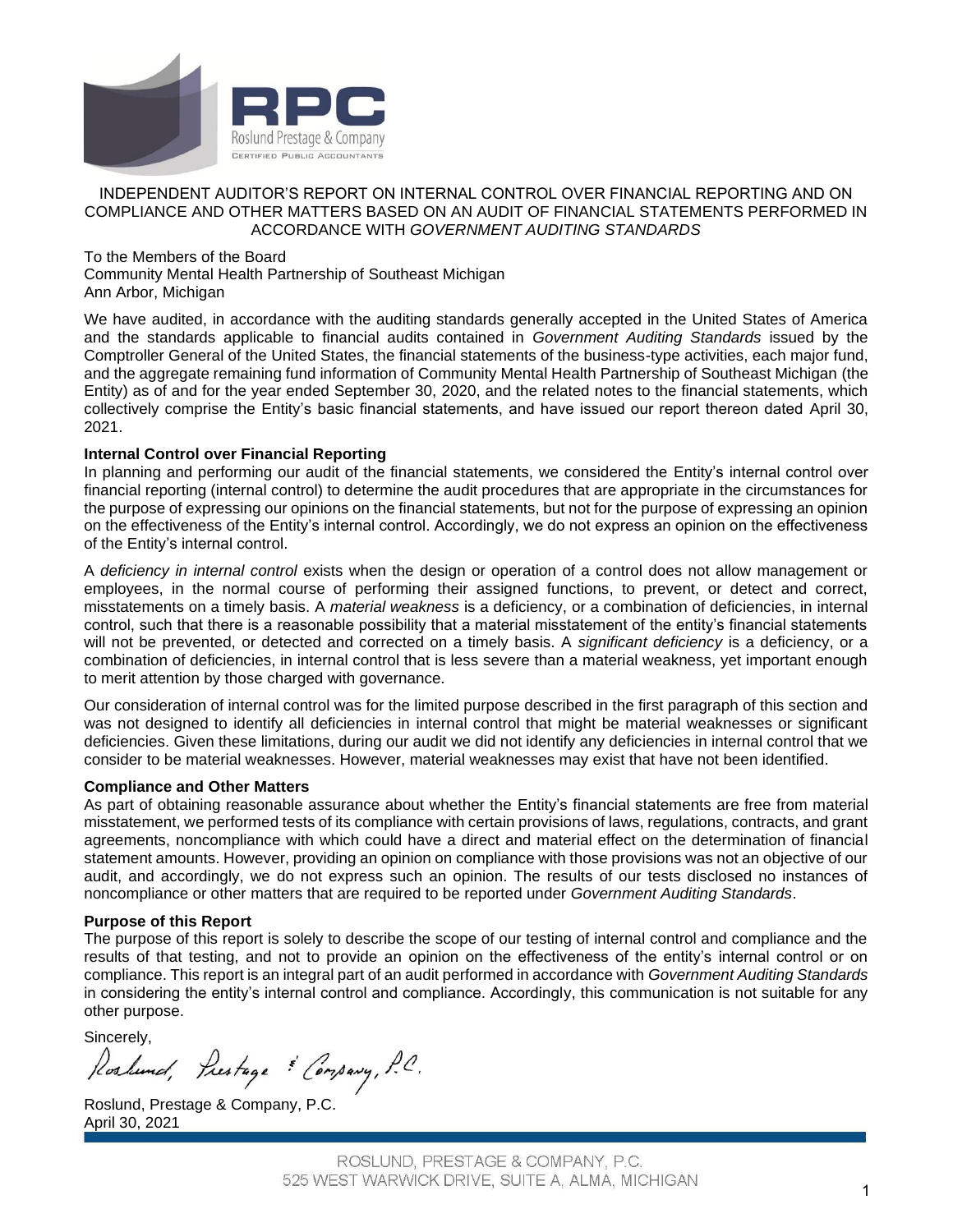

## INDEPENDENT AUDITOR'S REPORT ON COMPLIANCE FOR EACH MAJOR PROGRAM AND ON INTERNAL CONTROL OVER COMPLIANCE REQUIRED BY THE UNIFORM GUIDANCE

To the Members of the Board Community Mental Health Partnership of Southeast Michigan An Arbor, Michigan

#### **Report on Compliance for Each Major Federal Program**

We have audited Community Mental Health Partnership of Southeast Michigan's (the Entity's) compliance with the types of compliance requirements described in the *OMB Compliance Supplement* that could have a direct and material effect on each of the Entity's major federal programs for the year ended September 30, 2020. The Entity's major federal programs are identified in the summary of auditor's results section of the accompanying schedule of findings and questioned costs.

#### **Management's Responsibility**

Management is responsible for compliance with federal statutes, regulations, and the terms and conditions of its federal awards applicable to its federal programs.

#### **Auditor's Responsibility**

Our responsibility is to express an opinion on compliance for each of the Entity's major federal programs based on our audit of the types of compliance requirements referred to above. We conducted our audit of compliance in accordance with auditing standards generally accepted in the United States of America; the standards applicable to financial audits contained in *Government Auditing Standards*, issued by the Comptroller General of the United States; and the audit requirements of Title 2 U.S. *Code of Federal Regulations* Part 200, *Uniform Administrative Requirements, Cost Principles, and Audit Requirements for Federal Awards* (Uniform Guidance). Those standards and the Uniform Guidance require that we plan and perform the audit to obtain reasonable assurance about whether noncompliance with the types of compliance requirements referred to above that could have a direct and material effect on a major federal program occurred. An audit includes examining, on a test basis, evidence about the Entity's compliance with those requirements and performing such other procedures as we considered necessary in the circumstances.

We believe that our audit provides a reasonable basis for our opinion on compliance for each major federal program. However, our audit does not provide a legal determination of the Entity's compliance.

#### **Opinion on Each Major Federal Program**

In our opinion, the Entity complied, in all material respects, with the types of compliance requirements referred to above that could have a direct and material effect on each of its major federal programs for the year ended September 30, 2020.

#### **Report on Internal Control over Compliance**

Management of the Entity is responsible for establishing and maintaining effective internal control over compliance with the types of compliance requirements referred to above. In planning and performing our audit of compliance, we considered the Entity's internal control over compliance with the types of requirements that could have a direct and material effect on each major federal program to determine the auditing procedures that are appropriate in the circumstances for the purpose of expressing an opinion on compliance for each major federal program and to test and report on internal control over compliance in accordance with the Uniform Guidance, but not for the purpose of expressing an opinion on the effectiveness of internal control over compliance. Accordingly, we do not express an opinion on the effectiveness of the Entity's internal control over compliance.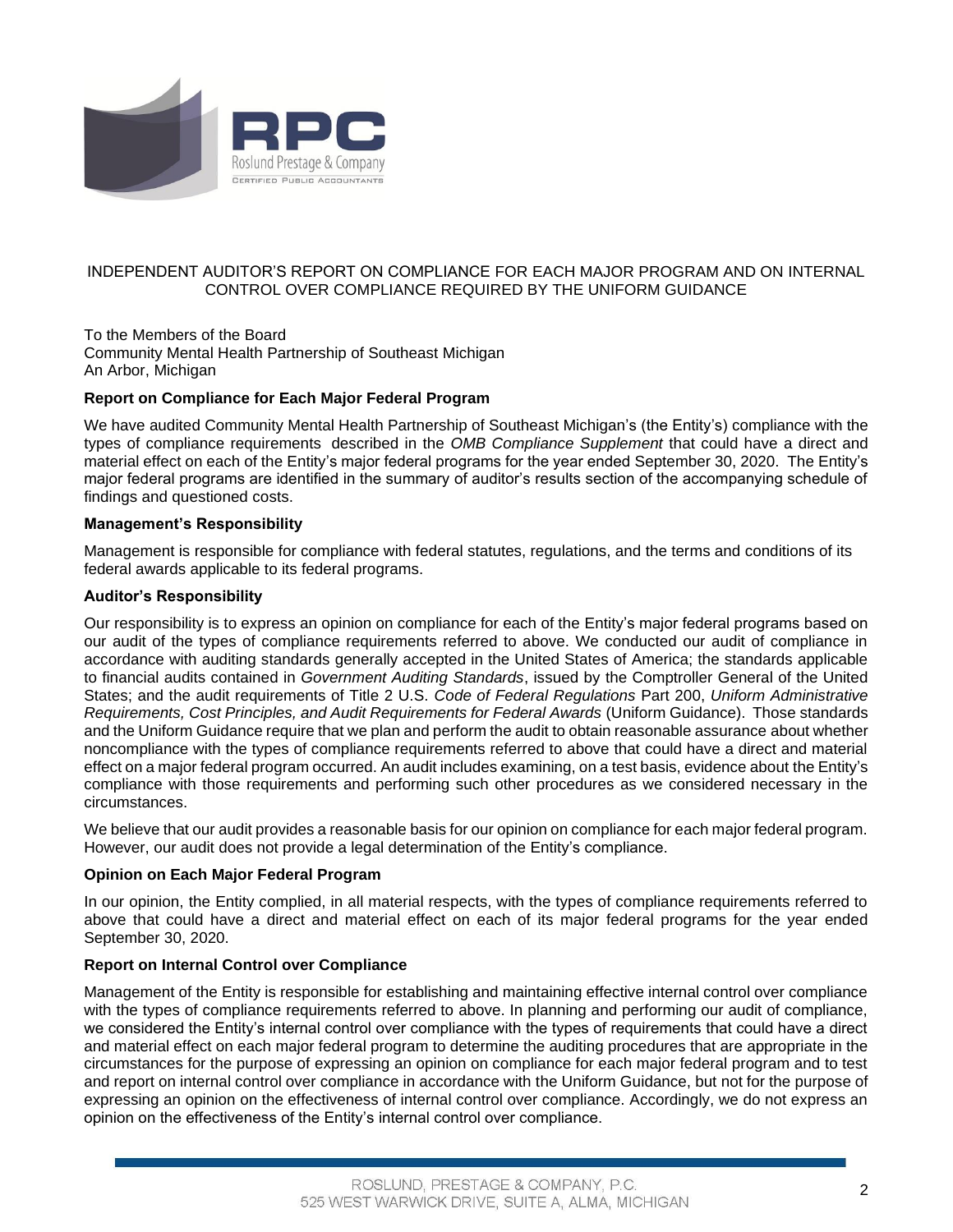A *deficiency in internal control over compliance* exists when the design or operation of a control over compliance does not allow management or employees, in the normal course of performing their assigned functions, to prevent,

or detect and correct, noncompliance with a type of compliance requirement of a federal program on a timely basis. A *material weakness in internal control over compliance* is a deficiency, or combination of deficiencies, in internal control over compliance, such that there is a reasonable possibility that material noncompliance with a type of compliance requirement of a federal program will not be prevented, or detected and corrected, on a timely basis. A *significant deficiency in internal control over compliance* is a deficiency, or a combination of deficiencies, in internal control over compliance with a type of compliance requirement of a federal program that is less severe than a material weakness in internal control over compliance, yet important enough to merit attention by those charged with governance.

Our consideration of internal control over compliance was for the limited purpose described in the first paragraph of this section and was not designed to identify all deficiencies in internal control over compliance that might be material weaknesses or significant deficiencies and therefore, material weaknesses or significant deficiencies may exist that have not been identified. We did not identify any deficiencies in internal control over compliance that we consider to be material weaknesses. However, material weaknesses may exist that have not been identified.

#### **Report on Schedule of Expenditures of Federal Awards Required by the Uniform Guidance**

We have audited the financial statements of the business-type activities, each major fund, and the aggregate remaining fund information of Community Mental Health Partnership of Southeast Michigan as of and for the year ended September 30, 2020, and the related notes to the financial statements, which collectively comprise the Entity's basic financial statements. We issued our report thereon dated April 30, 2021, which contained unmodified opinions on those financial statements. Our audit was conducted for the purpose of forming opinions on the financial statements that collectively comprise the basic financial statements. The accompanying schedule of expenditures of federal awards is presented for purposes of additional analysis as required by the Uniform Guidance and is not a required part of the basic financial statements. Such information is the responsibility of management and was derived from and relates directly to the underlying accounting and other records used to prepare the basic financial statements. The information has been subjected to the auditing procedures applied in the audit of the financial statements and certain additional procedures, including comparing and reconciling such information directly to the underlying accounting and other records used to prepare the basic financial statements or to the basic financial statements themselves, and other additional procedures in accordance with auditing standards generally accepted in the United States of America. In our opinion, the schedule of expenditures of federal awards is fairly stated in all material respects in relation to the basic financial statements as a whole.

The purpose of this report on internal control over compliance is solely to describe the scope of our testing of internal control over compliance and the results of that testing based on the requirements of the Uniform Guidance. Accordingly, this report is not suitable for any other purpose.

Roslund, Prestage & Company, P.C.

Roslund, Prestage & Company, P.C. Certified Public Accountants

July 15, 2021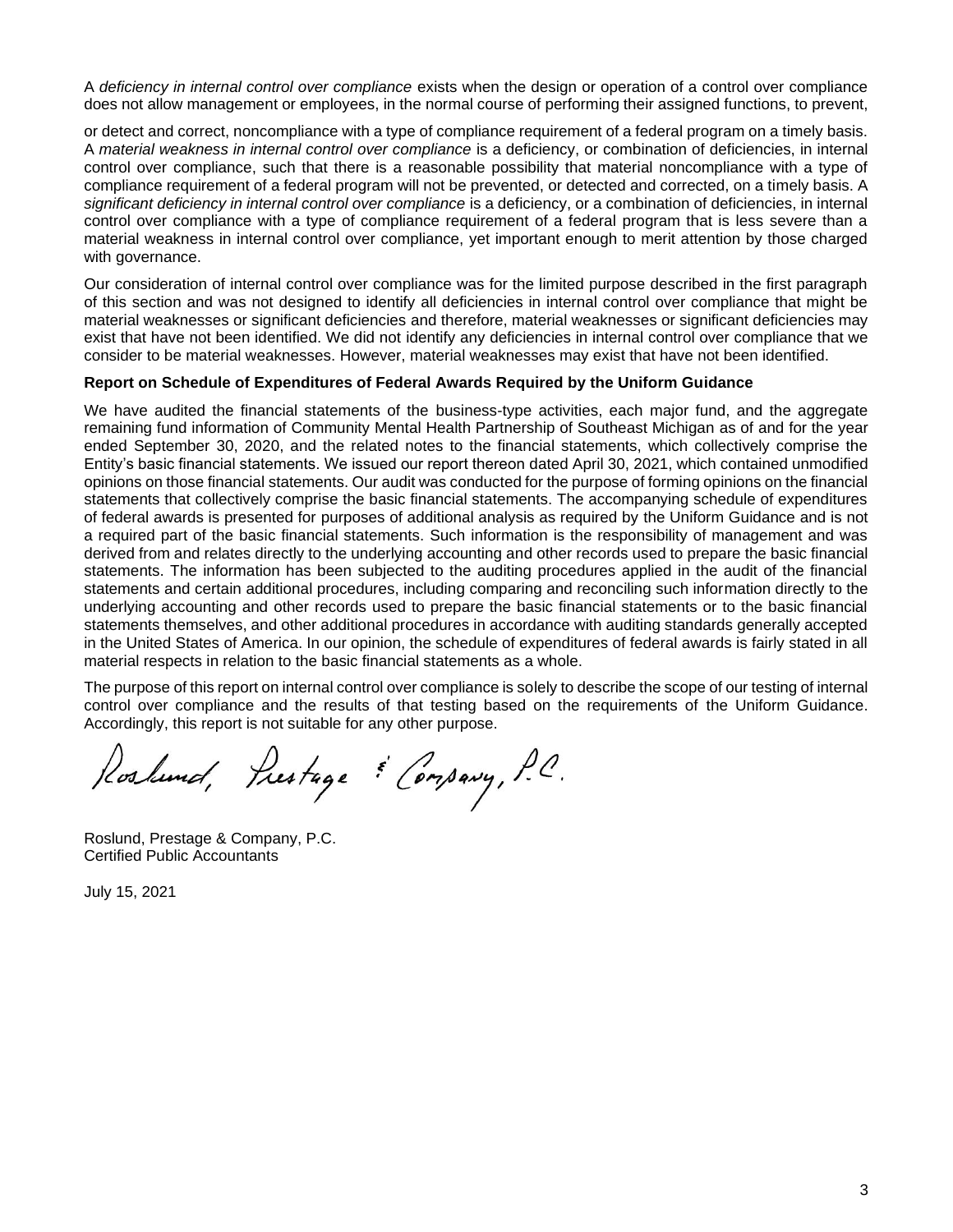# Community Mental Health Partnership of Southeast Michigan Schedule of Expenditures of Federal Awards For the Year Ended September 30, 2020

|                                                              |             |              |                       |                     | Amounts<br>Passed |
|--------------------------------------------------------------|-------------|--------------|-----------------------|---------------------|-------------------|
| Federal Agency/Pass-Through                                  | <b>CFDA</b> | Passed       | Pass-through /        | Federal             | Through to        |
| Grantor/Program Title                                        | Number      | Through      | <b>Grantor Number</b> | <b>Expenditures</b> | Subrecipients     |
| <b>Block Grants For Community Mental Health Services</b>     |             |              |                       |                     |                   |
| <b>PMTO</b>                                                  | 93.958      | <b>MDHHS</b> | E20202419-00          | \$<br>$39,650$ \$   | 39,650            |
| Veteran's System Navigator                                   | 93.958      | <b>MDHHS</b> | E20202384-00          | 82,184              |                   |
| <b>Clubhouse Engagement</b>                                  | 93.958      | <b>MDHHS</b> | E20202383-00          | 32,970              | 32,970            |
| Total CFDA #93.958                                           |             |              |                       | 154,804             | 72,620            |
| Block Grants for Prevention and Treatment of Substance Abuse |             |              |                       |                     |                   |
| <b>Community Grant</b>                                       | 93.959      | <b>MDHHS</b> | E20202336-00          | 2,647,790           | 2,310,277         |
| Prevention                                                   | 93.959      | <b>MDHHS</b> | E20202844-00          | 1,293,171           |                   |
| <b>Women's Specialty Services</b>                            | 93.959      | <b>MDHHS</b> | E20202336-00          | 462,223             |                   |
| Sud Admin                                                    | 93.959      | <b>MDHHS</b> | E20202336-00          | 315,927             |                   |
| Total CFDA #93.959                                           |             |              |                       | 4,719,111           | 2,310,277         |
| Opioid STR                                                   |             |              |                       |                     |                   |
| <b>Opioid State Targeted Response</b>                        | 93.788      | <b>MDHHS</b> | E20201771-00          | 521,933             | 71,056            |
| <b>State Opioid Response</b>                                 | 93.788      | <b>MDHHS</b> | E20202684-00          | 810,184             | 444,035           |
| State Opioid Response Supplemental                           | 93.788      | <b>MDHHS</b> | E20201272-00          | 106,256             |                   |
| Total CFDA #93.788                                           |             |              |                       | 1,438,373           | 515,091           |
| <b>Total Expenditures of Federal Awards</b>                  |             |              |                       | 6,312,288           | 2,897,988<br>\$.  |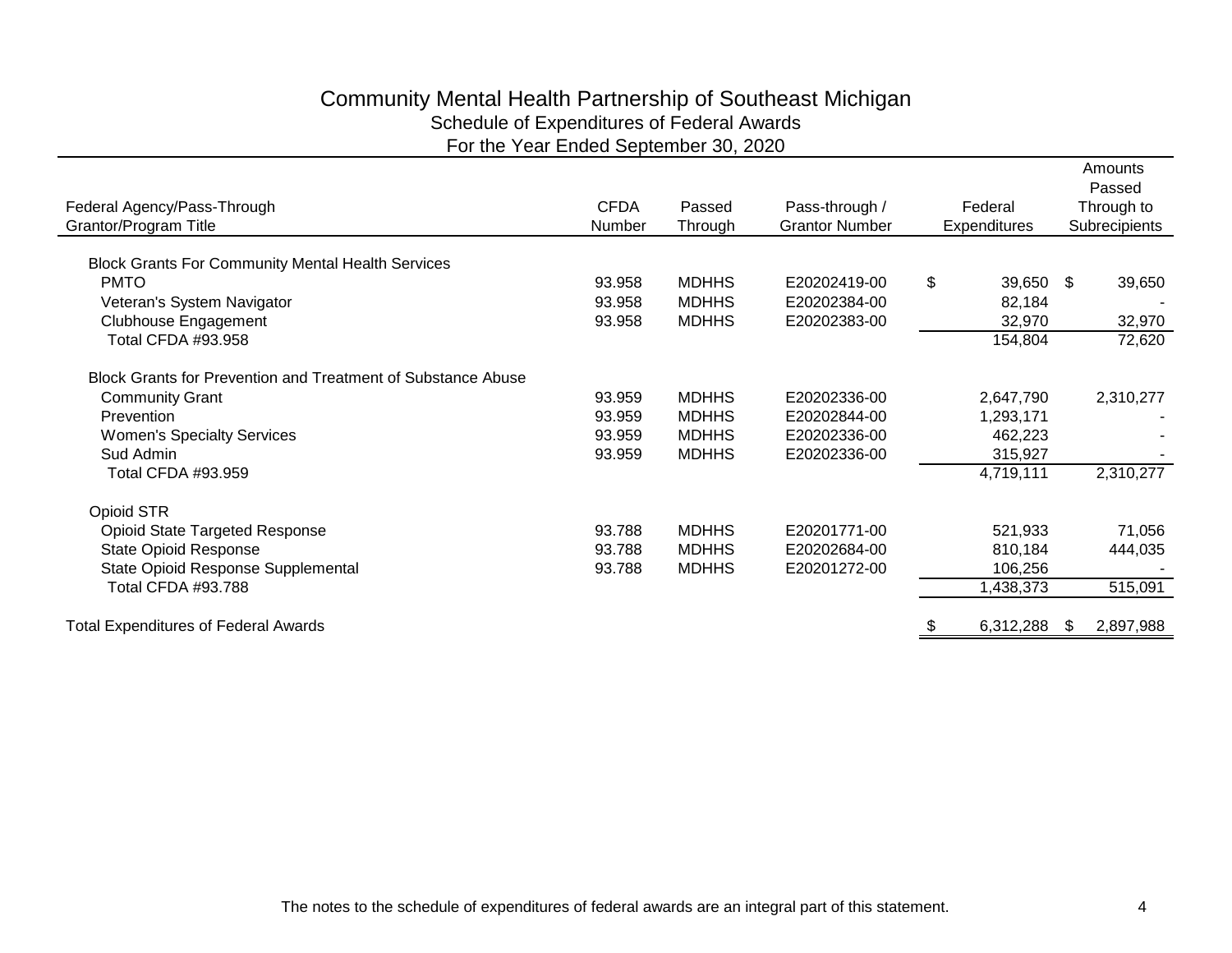## **NOTE 1 – BASIS OF PRESENTATION**

The accompanying schedule of expenditures of federal awards (the schedule) includes the federal award activity of Community Mental Health Partnership of Southeast Michigan under programs of the federal government for the year ended September 30, 2020. The information in this schedule is presented in accordance with the requirements of Title 2 U.S. *Code of Federal Regulations* (CFR) Part 200, *Uniform Administrative Requirements, Cost Principles, and Audit Requirements for Federal Awards* (Uniform Guidance)*.* Because the schedule presents only a selected portion of the operations of Community Mental Health Partnership of Southeast Michigan, it is not intended to and does not present its financial position or changes in net position of Community Mental Health Partnership of Southeast Michigan.

## **NOTE 2 – SUMMARY OF SIGNIFICANT ACCOUNTING POLICIES**

Expenditures reported on the schedule are reported on the full accrual basis of accounting. Such expenditures are recognized following the cost principles contained in Uniform Guidance*,* wherein certain types of expenditures are not allowable or are limited as to reimbursement. Negative amounts (if any) shown on the schedule represent adjustments or credits made in the normal course of business to amounts reported as expenditures in prior years.

## **NOTE 3 – INDIRECT COST RATE**

Community Mental Health Partnership of Southeast Michigan has elected to not use the 10-percent de minimis indirect cost rate allowed under the Uniform Guidance.

## **NOTE 4 – RECONCILIATION WITH AUDITED FINANCIAL STATEMENTS**

Revenues related to federal expenditures are reported as follows in the financial statements of Community Mental Health Partnership of Southeast Michigan:

|                                                                              | Amount    |
|------------------------------------------------------------------------------|-----------|
| Federal revenues per audited financial statements                            | 6,312,181 |
| Federal revenues classified as state funding in audited financial statements | 107       |
| Federal revenues subject to single audit as seen on the SEFA                 | 6,312,288 |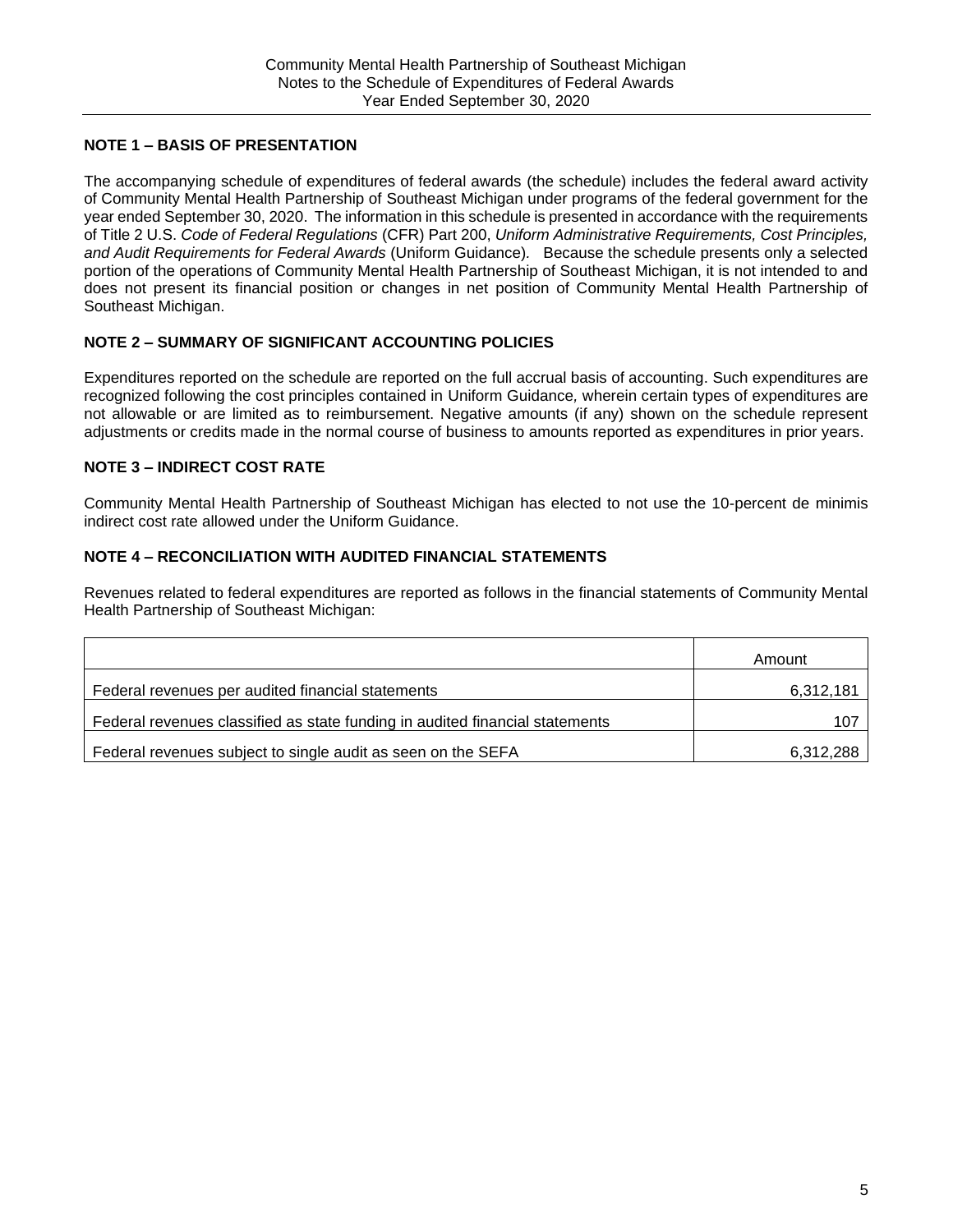## **SECTION I - SUMMARY OF AUDITOR'S RESULTS**

| <b>FINANCIAL STATEMENTS</b>                                                                           |                                                                        |  |  |
|-------------------------------------------------------------------------------------------------------|------------------------------------------------------------------------|--|--|
| Type of auditor's report issued:                                                                      | Unmodified                                                             |  |  |
| Internal control over financial reporting:<br>• Material weakness(es) identified?                     |                                                                        |  |  |
| • Significant deficiency(ies) identified?                                                             | Yes X None<br>Reported                                                 |  |  |
| • Noncompliance material to financial statements noted?                                               | Ves X No                                                               |  |  |
| <u>FEDERAL AWARDS</u>                                                                                 |                                                                        |  |  |
| Internal control over major program:<br>• Material weakness(es) identified?                           | $\frac{1}{\sqrt{1-x^2}}$ Yes $\frac{X}{X}$ No                          |  |  |
| Significant deficiency(ies) identified?                                                               | $\frac{1}{1}$ Yes $\frac{X}{1}$ None<br>Reported                       |  |  |
| Type of auditor's report issued on compliance<br>for major programs:                                  | Unmodified                                                             |  |  |
| Any audit findings disclosed that are required to be reported in<br>accordance with 2 CFR 200.516(a)? | Yes X No                                                               |  |  |
| Identification of major programs:                                                                     |                                                                        |  |  |
| CFDA Number(s)                                                                                        | Name of Federal Program or Cluster                                     |  |  |
| 93.959                                                                                                | <b>Block Grants for Prevention and Treatment of</b><br>Substance Abuse |  |  |
| Dollar threshold used to distinguish between<br>type A and type B programs:                           | \$750,000                                                              |  |  |
|                                                                                                       | _______ Yes ____ X ___ No                                              |  |  |

**None**

## **SECTION III - FEDERAL AWARD FINDINGS AND QUESTIONED COSTS**

**None**